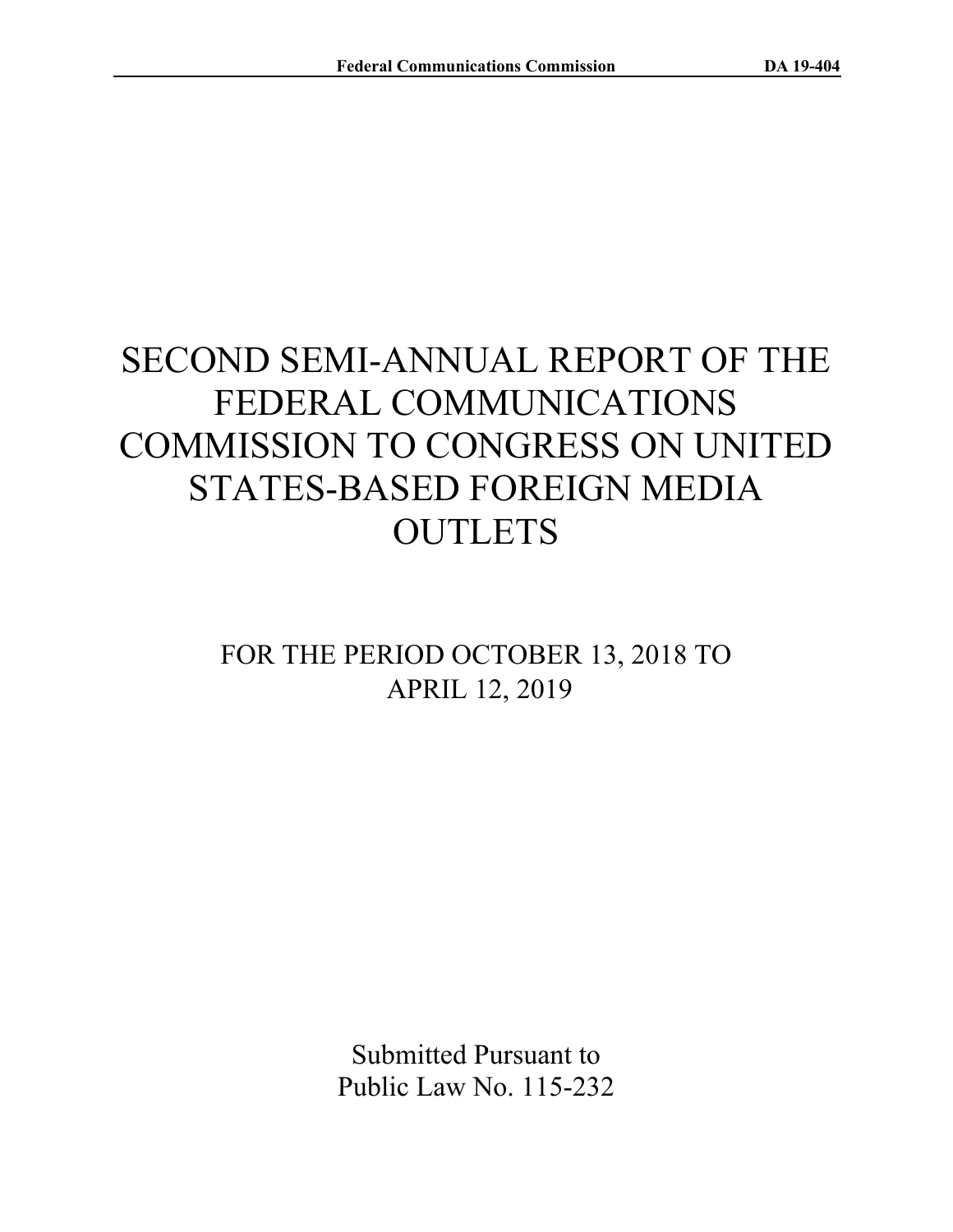The Federal Communications Commission (FCC) hereby submits this Second Semi-Annual Report to Congress on United States-Based Foreign Media Outlets pursuant to the John S. McCain National Defense Authorization Act for Fiscal Year 2019 (NDAA).<sup>1</sup> The NDAA requires certain media outlets to file reports with the FCC and, in turn, for the FCC to provide a report to Congress summarizing those filings. Consistent with the statute, the first such report, covering the period August 13, 2018, to November 9, 2018, was transmitted to Congress within 90 days of enactment of the NDAA, or by November 11, 2018.<sup>2</sup> Accordingly, this second report, covering October 13, 2018, to April 12, 2019, is hereby transmitted to Congress within six months of the first report, or by May 9, 2019.<sup>3</sup>

*Background.* On August 13, 2018, Congress passed the NDAA, which added a new section 722 to the Communications Act of 1934 (Communications Act) that requires all "United States-based foreign media outlet[s]" to submit to the Federal Communications Commission (Commission) a report containing: 1) the name of such outlet; and 2) a description of the relationship of such outlet to the foreign principal of such outlet, including a description of the legal structure of such relationship and any funding that such outlet receives from such principal.<sup>4</sup> The NDAA provides that the term "United States-based foreign media outlet" means an entity that (A) produces or distributes video programming (as defined in section 602 of the Communications Act) that is transmitted, or intended for transmission, by a multichannel video programming distributor (as defined in such section) to consumers in the United States; <sup>5</sup> and (B) would be an agent of a foreign principal for purposes of the Foreign Agents Registration Act of 1938 (FARA) but for section 1(d) of FARA.<sup>6</sup> The Department of Justice has adopted regulations implementing FARA, including definitions of statutory terms.<sup>7</sup>

Section 611(b)(1) of FARA provides that "a government of a foreign country and a foreign political party" are included in the definition of a "foreign principal."<sup>8</sup> Section 611(d) of FARA in turn

3 NDAA §1085(b) (codified at 47 U.S.C. § 722(b).

 $4$  47 U.S.C. § 722(a).

 $547$  U.S.C. § 722(d)(2). The Communications Act defines the term "video programming" as "programming provided by, or generally considered comparable to programming provided by, a television broadcast station." 47 U.S.C. § 522(20). The term "multichannel video programming distributor" means "a person such as, but not limited to, a cable operator, a multichannel multipoint distribution service, a direct broadcast satellite service, or a television receive-only satellite program distributor, who makes available for purchase, by subscribers or customers, multiple channels of video programming." 47 U.S.C. § 522(13).

 $622$  U.S.C. § 611(b)(1) and § 611(d).

<sup>7</sup> *See* 5 CFR §§ 5.1, *et seq.; id.* § 5.100.

 $8$  47 U.S.C. § 722(d)(1); 22 U.S.C. § 611(b)(1). Section 611(c) of FARA provides that, except "as provided in subsection (d) of this section, the term 'agent of a foreign principal' means--(1) any person who acts as an agent, representative, employee, or servant, or any person who acts in any other capacity at the order, request, or under the direction or control, of a foreign principal or of a person any of whose activities are directly or indirectly supervised, directed, controlled, financed, or subsidized in whole or in major part by a foreign principal, and who directly or through any other person--(i) engages within the United States in political activities for or in the interests of such foreign principal; (ii) acts within the United States as a public relations counsel, publicity agent, information-service

<sup>&</sup>lt;sup>1</sup> John S. McCain National Defense Authorization Act for Fiscal Year 2019, Pub. L. No. 115-232, §1085(a) (2018) (NDAA).

<sup>2</sup> *First Semi-Annual Report to Congress on United States-Based Foreign Media Outlets*, Report, 33 FCC Rcd 11160 (MB 2018).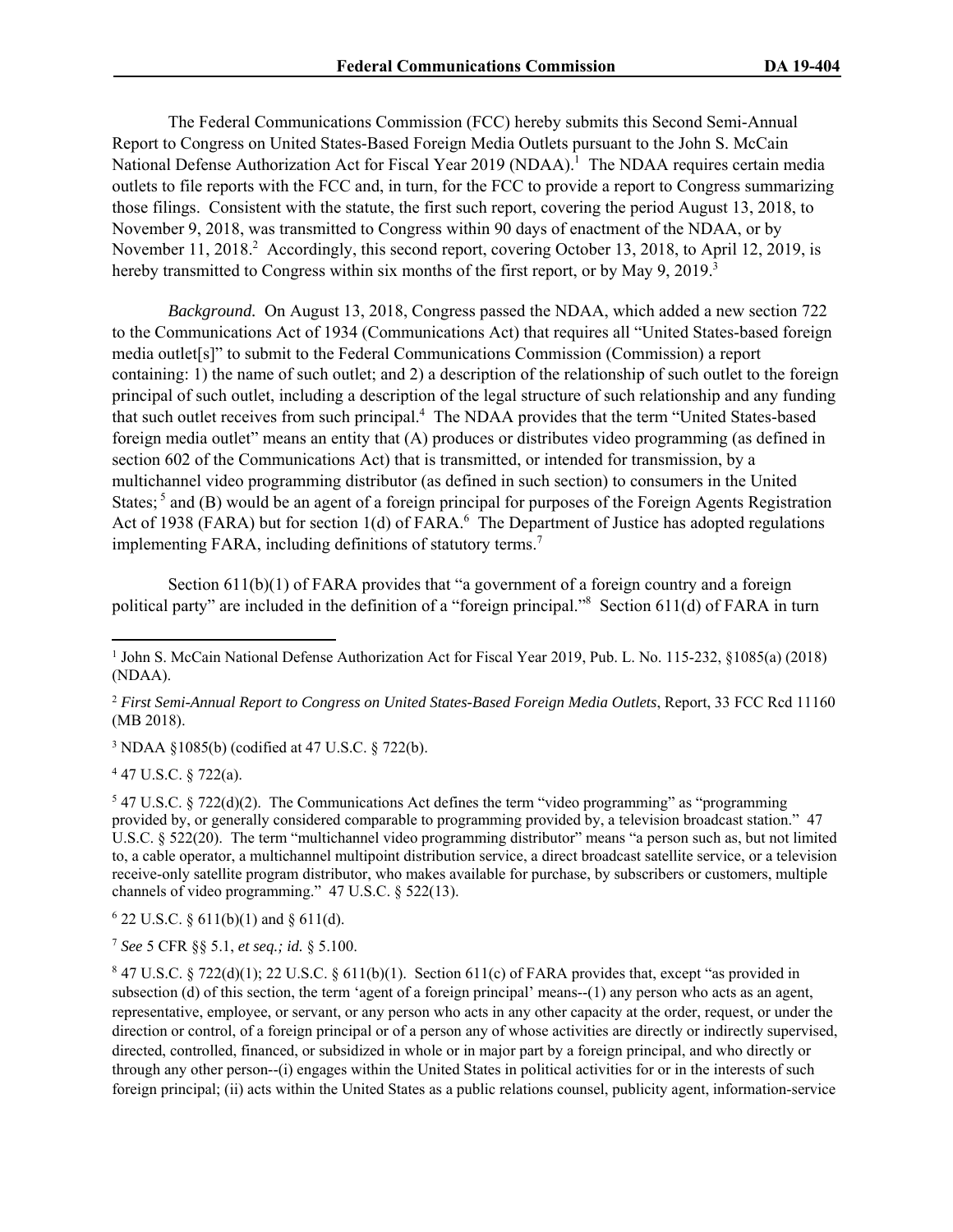states that the "term 'agent of a foreign principal' does not include any news or press service or association organized under the laws of the United States or of any State or other place subject to the jurisdiction of the United States, or any newspaper, magazine, periodical, or other publication for which there is on file with the United States Postal Service information in compliance with section 3611 of Title 39, published in the United States, solely by virtue of any bona fide news or journalistic activities, including the solicitation or acceptance of advertisements, subscriptions, or other compensation therefor, so long as it is at least 80 per centum beneficially owned by, and its officers and directors, if any, are citizens of the United States, and such news or press service or association, newspaper, magazine, periodical, or other publication, is not owned, directed, supervised, controlled, subsidized, or financed, and none of its policies are determined by any foreign principal defined in subsection (b) of this section, or by any agent of a foreign principal required to register" under FARA.<sup>9</sup>

The NDAA also requires that "[n]ot later than 90 days after the date of the enactment of this section, and not less frequently than every 6 months thereafter, the Commission shall transmit to Congress a report that summarizes the contents of the reports submitted by United States-based foreign media outlets under subsection (a) during the preceding 6-month period."10 On March 5, 2019, the Commission released a Public Notice reiterating its ongoing obligations under the NDAA and directing U.S. based foreign media outlets subject to the NDAA reporting requirements to submit reports to the established e-mail inbox by April 12, 2019.<sup>11</sup> The Commission set this deadline to enable it to comply with the NDAA's requirement that it submit a Report to Congress within six months of the first report, which is by May 9, 2019.<sup>12</sup> The Commission also stated that, in compliance with the NDAA, it would make publicly available on its website each report submitted by a United States-based foreign media outlet no later than the earlier of (1) 30 days after the outlet submits its report to the Commission or (2) the date on which the Commission transmits its report to Congress.<sup>13</sup>

*Submissions.* The Commission did not receive any submissions prior to the April 12, 2019 deadline in response to the Public Notice. However, the two entities that submitted reports in the

employee or political consultant for or in the interests of such foreign principal; (iii) within the United States solicits, collects, disburses, or dispenses contributions, loans, money, or other things of value for or in the interest of such foreign principal; or (iv) within the United States represents the interests of such foreign principal before any agency or official of the Government of the United States; and (2) any person who agrees, consents, assumes or purports to act as, or who is or holds himself out to be, whether or not pursuant to contractual relationship, an agent of a foreign principal as defined in clause (1) of this subsection." 22 U.S.C. § 611(c).

 $9$  22 U.S.C. § 611(d).

<sup>10 47</sup> U.S.C. § 722(b).

<sup>11</sup> *Media Bureau Announces Second Disclosure Deadline for United States-Based Foreign Media Outlets*, Public Notice at 1, DA 19-148 (rel. Mar. 5, 2019). The Public Notice reminded respondents that the contents of their reports were subject to general requirements of accuracy of representations made to the Commission contained in the United States Code, 18 U.S.C. § 1001.

<sup>&</sup>lt;sup>12</sup> *Id.* at 3. As discussed above, the statute requires entities to file reports with the Commission on an ongoing basis, not less frequently than every six months. It similarly requires the Commission to report to Congress the results of those submissions not less frequently than every six months thereafter. *Id*.

<sup>13</sup> *Id*. at 3, citing 47 U.S.C. § 722(c).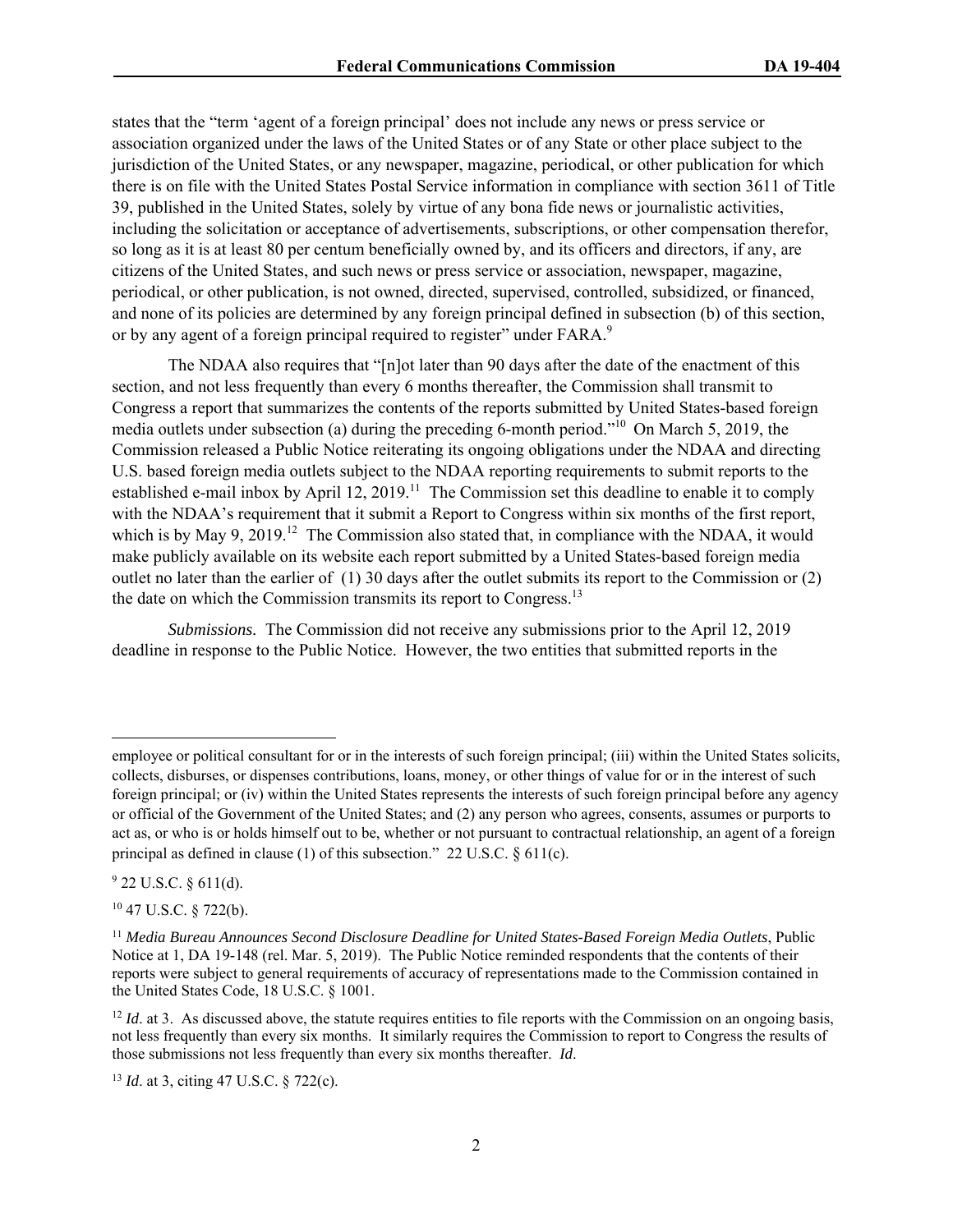previous filing period each submitted a report after being contacted by the Commission's staff.<sup>14</sup> Consistent with the statute, the two submissions were posted to the Commission's website, within 30 day after submission, and are available here: https://www.fcc.gov/united-states-based-foreign-media-outlets. In addition, copies of these two submissions are appended to this Report.

The submission from MHz News LLC, dated April 29, 2019, states that MHz News is a limited liability company organized under the laws of the State of Delaware for the purpose of operating as a news service engaged in bona fide news or journalistic activities.<sup>15</sup> According to its report, MHz News is a wholly owned subsidiary of MHz Networks LLC, which is 100 percent owned by U.S. citizens. The report states that MHz News distributes video programming through MVPDs, among others, and that, during the period October 13, 2018, to April 12, 2019, MHz News had contractual relationships with France Medias Monde (FMM) and Deutsche Welle (DW) to distribute video programming produced by these foreign entities. MHz News states that neither FMM nor DW is a government of a foreign country or a foreign political party and neither is controlled by a foreign government or political party. Because each receives its funding through a government mechanism, however, MHz News is filing its report in the "interest of transparency and out of an abundance of caution."<sup>16</sup>

The submission from Anadolu Agency NA, Inc., dated May 2, 2019, states that it is a New York corporation registered to do business in the District of Columbia. Anadolu Agency NA indicates that it is solely owned and financed by its parent company, Anadolu Ajansi, a news agency based in Turkey.<sup>17</sup>

<sup>&</sup>lt;sup>14</sup> Commission staff directly contacted the two entities who filed previously to remind them of the recurring nature of the NDAA reporting requirement. Both entities indicated that they had overlooked the fact that the requirement was ongoing, and subsequently filed a report with the Commission.

<sup>&</sup>lt;sup>15</sup> Report Under Section 1085 of the John S. McCain National Defense Authorization Act for Fiscal Year 2019, submitted by Frederick Thomas, CEO, MHz News (Apr. 29, 2019).

<sup>16</sup> *Id*. at 1, n.3.

<sup>&</sup>lt;sup>17</sup> Report from Mucahit Oktay, President, Anadolu Agency NA, Inc. (May 2, 2019).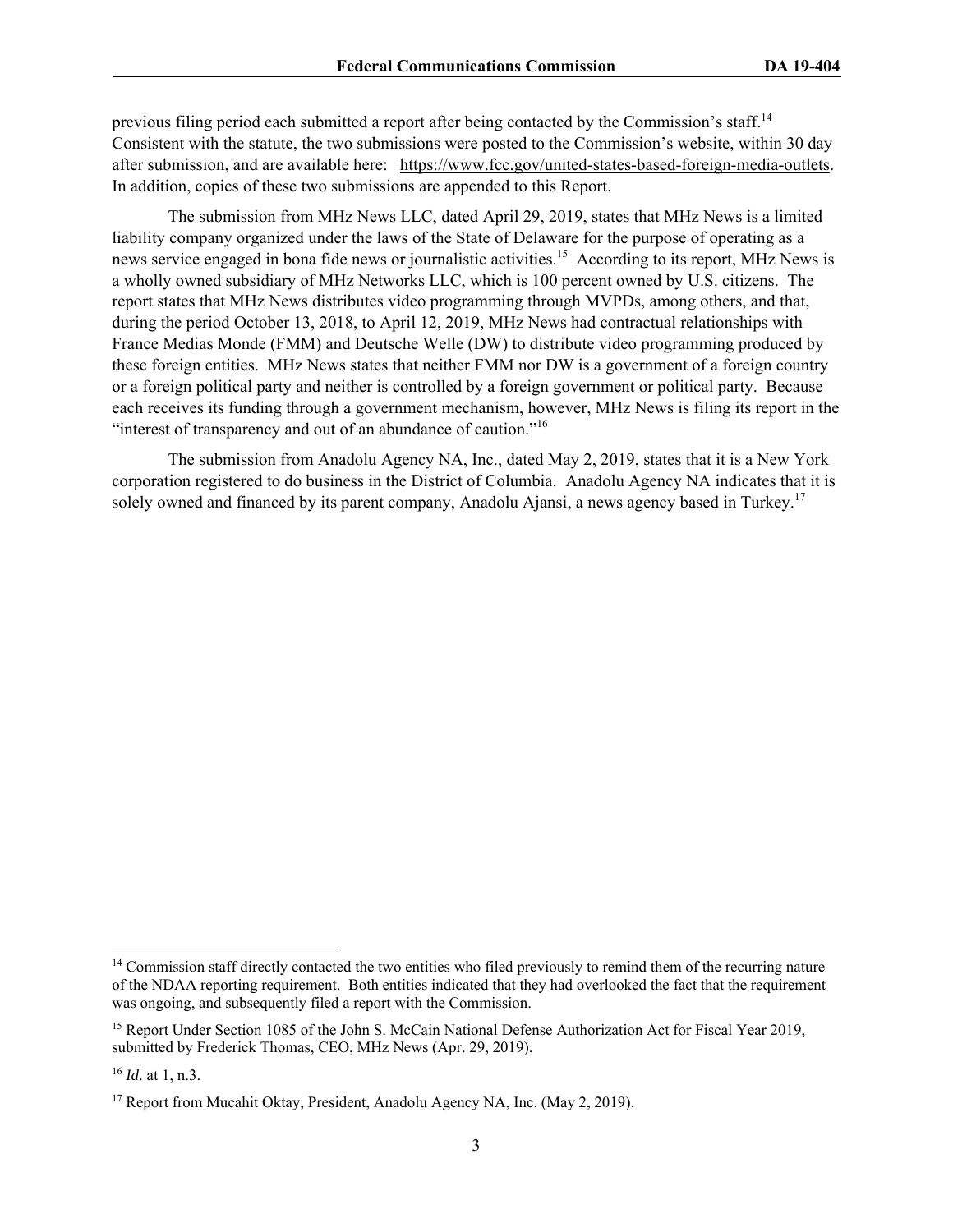#### **Before the** FEDERAL COMMUNICATIONS COMMISSION Washington, D.C. 20554

In re

| <b>MHZ NEWS LLC</b>                       |  |
|-------------------------------------------|--|
| Report under Section 1085 of the John S.  |  |
| McCain National Defense Authorization Act |  |
| for Fiscal Year 2019                      |  |

To: The Commission

#### **REPORT**

The following report is submitted pursuant to Section 1085 of the recently enacted John

### S. McCain National Defense Authorization Act for Fiscal Year 2019<sup>1</sup> and the Federal

Communications Commission's September 4, 2018 Public Notice implementing that section.<sup>2</sup>

- 1) Name of Outlet: MHz News LLC ("MHz News") is a limited liability company organized under the laws of the State of Delaware for the purpose of operating as a news service engaged in bona fide news or journalistic activities. MHz News is a wholly-owned subsidiary of MHz Networks LLC, which is 100 percent owned by U.S. citizens.
- 2) Description of Relationship: MHz News distributes video programming produced outside the United States, which is transmitted by (among others) multichannel video programming distributors in the United States. During the period from October 13, 2018 through April 12, 2019, MHz News has had contractual relationships with two foreign entities (France Medias Monde ("FMM," a public limited company organized in the country of France), and Deutsche Welle ("DW," a public broadcasting institution formed under German law)), under which MHz News has the right, in exchange for compensation, to distribute video programming produced by those counterparties.<sup>3</sup>

<sup>&</sup>lt;sup>1</sup> John S. McCain National Defense Authorization Act for Fiscal Year 2019, Pub. L. No. 115-232, § 1085 (2018) ("NDAA").

<sup>&</sup>lt;sup>2</sup> FCC Announces Disclosure Requirements for United States-Based Foreign Media Outlets, Public Notice, DA 18-911 (rel. Sep. 4, 2018).

<sup>&</sup>lt;sup>3</sup> Neither of FMM and DW is "a government of a foreign country" or "a foreign political party;" nor is either one controlled by either a government or party. Each receives its funding through a government mechanism, however, so MHz News is filing this report in the interest of transparency and out of an abundance of caution.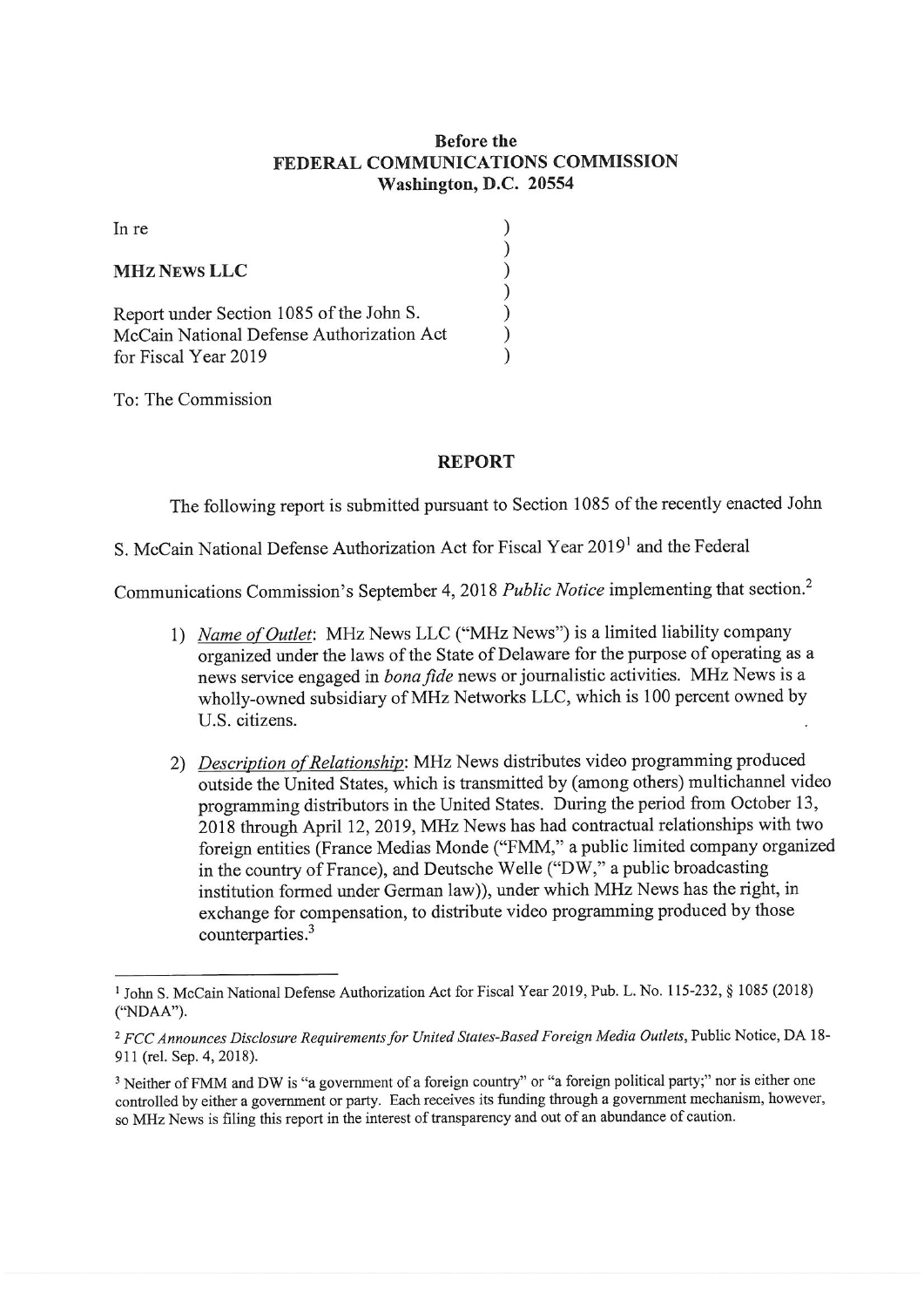Please direct any communications regarding this report to the undersigned.

Respectfully submitted,

**MHz News LLC** By: MHz Networks LLC, its manager

 $\not\leq$  $B\overline{y}$ 

Frederick Thomas Chief Executive Officer 2750 Prosperity Avenue Suite 430 Fairfax, VA 22031  $(703) 770 - 7169$ 

April 29, 2019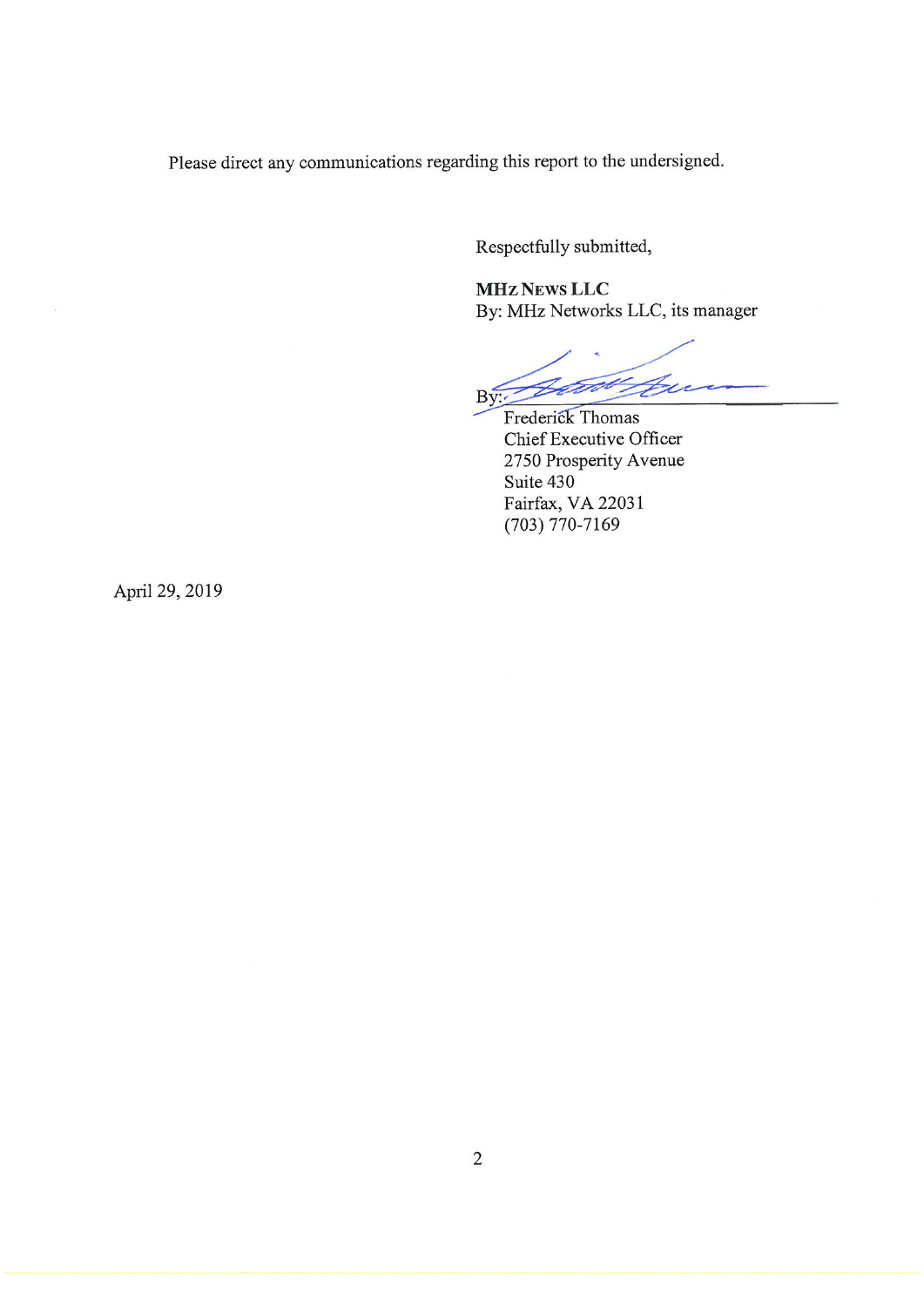#### **ndaareport**

**Subject:** FCC Report on U.S.-based Foreign Media Outlets

**From:** Mücahit Oktay <moktay@aa.com.tr> **Sent:** Thursday, May 2, 2019 7:54 PM **To:** ndaareport <ndaareport@fcc.gov> **Subject:** Re: FCC Report on U.S.‐based Foreign Media Outlets

Dear Mr. Chad Guo,

I am sending you this email correspondence as the principal and authorized representative of ANADOLU AGENCY NA, INC. , a New York corporation registered to do business in the District of Columbia (hereinafter "AA").

Kindly note that AA is solely owned and financed by its parent company, ANADOLU AJANSI, a Turkey based news agency.

And AA has nothing to chance it`s position since last October in accordance with Section 1085 of the National Defense Authorization Act (NDAA).

Also, please accept my apologies for missing the date line.

Please contact me at +1 347 417 0683 or moktay@aa.com.tr via email should you need any additional information.

Sincerely yours,

Mucahit Oktay President ANADOLU AGENCY NA, INC.



**Mücahit Oktay** İdari Yönetici Operations Manager of Americas

801 2nd Ave, Suite 502, New York, NY, 10017 M: +1 (347) 417-0683 E: moktay@aa.com.tr Twitter: @cahitoktay



ANADOLU AJANSI Bu elektronik posta ve onunla iletilen butun dosyalar sadece gondericisi tarafindan almasi amaclanan yetkili gercek ya da tuzel kisinin